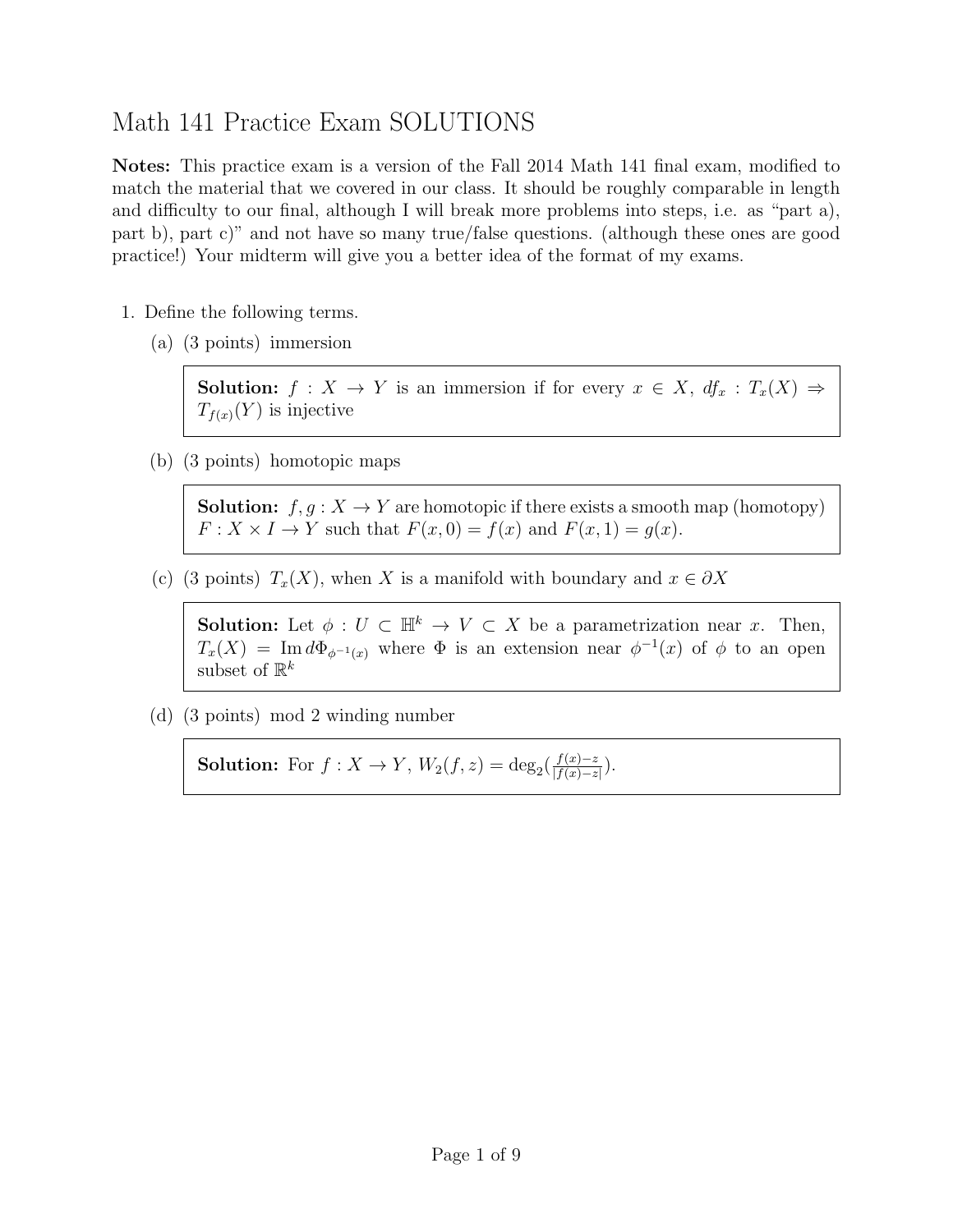- 2. Determine whether the following statements are true or false. No justification is required.
	- (a) (3 points) Every k-dimensional manifold has an embedding into  $\mathbb{R}^{2k+1}$ .

#### **TRUE**

(b) (3 points) If  $(X, \mathcal{T})$  is a connected topological space, then for any  $x, y \in X$ , there exists a continuous path from  $x$  to  $y$ .

#### FALSE

(c) (3 points) Homotopy is an equivalence relation.

## TRUE

(d) (3 points) If  $f: S^k \to \mathbb{R}^{k+1}$  is a smooth map whose image does not contain the origin and  $f(-x) = -f(x)$  for all  $x \in S^k$ , then  $W_2(f, 0) = 1$ .

#### TRUE

(e) (3 points) Every compact, connected smooth 1-manifold is diffeomorphic to  $S^1$ . FALSE

(unless you specify that you are talking about manifolds without boundary, in which case the answer is true)

(f) (3 points) If f is a smooth map from the open unit ball  $B<sup>n</sup> \subset \mathbb{R}<sup>n</sup>$  into itself, then there exists a point  $x \in B^n$  such that  $f(x) = x$ .

## FALSE

(g) (3 points) For any smooth map  $f: X \to Y$ , where X and Y have the same dimension, we have  $\deg_2(f) = \deg(f) \mod 2$ .

## TRUE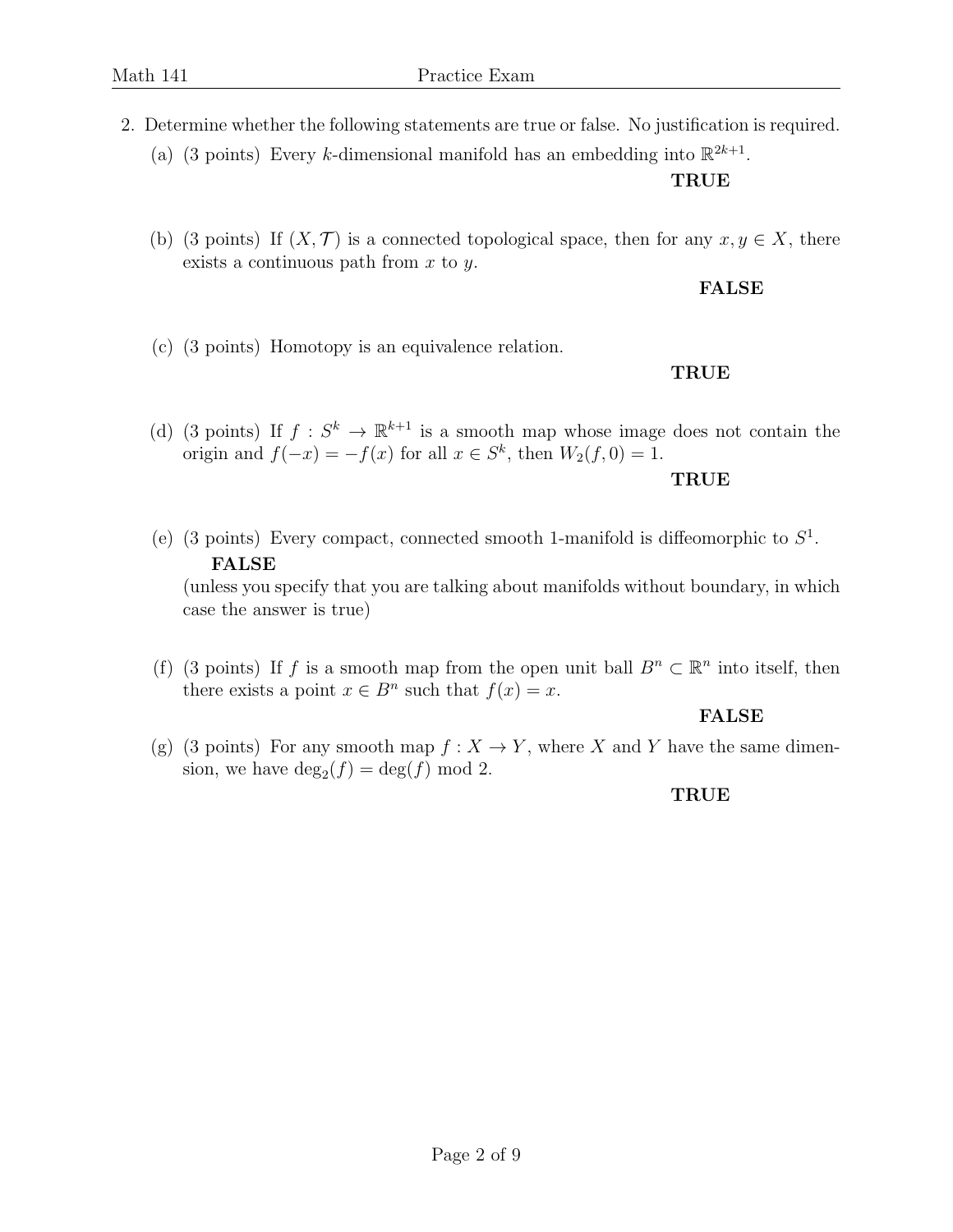- 3. Compute the following. Explain your computations, but a rigorous proof is not required.
	- (a) (4 points) deg<sub>2</sub>(*f*),  $f : S^1 \to S^1$  is the identity

**Solution:**  $f: S^1 \to S^1$  is a diffeomorphism, so  $df_x$  is an isomorphism, and hence for any  $y \in S^1$ , y is a regular value of f. But  $f^{-1}(y) = y$  has a single point, so  $\deg_2(f) = 1$ .

(b) (4 points)  $deg_2(f)$ ,  $f : S^1 \to \mathbb{R}$  is the projection onto the *x*-axis

**Solution:** The projection on to the x-axis misses the point 2, so  $f^{-1}(2) = 0$ . As 0 is not the image, it is trivially a regular value, so  $\deg_2(f) = 0$ .

(c) (4 points)  $I_2(X, Z)$ , where X and Z are circles of unit radius in  $\mathbb{R}^2$ , X is centered at  $(-1, 0)$ , and Z is centered at  $(1, 0)$ .

**Solution:** X and Z do not intersect transversally, so one must deform  $X$  a little bit, say by translating to the left by  $\epsilon$ , which makes the intersection empty. This gives  $I_2(X, Z) = 0$ .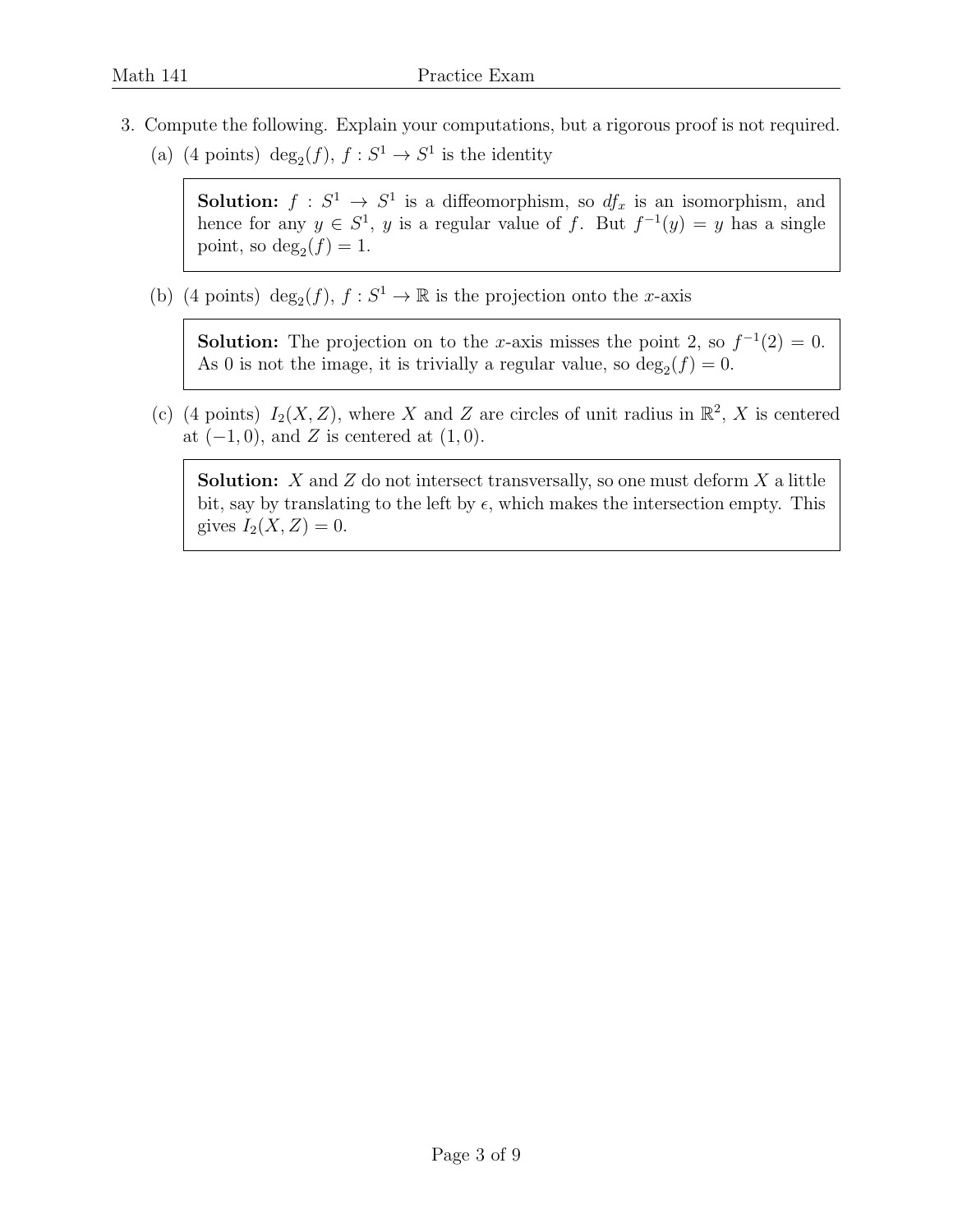4. (a) (8 points) Let  $f: H^3 \to \mathbb{R}$  be given by  $x^2 + y^2 + xz$ . Show that  $S = f^{-1}(1)$  is a manifold with boundary, and determine its boundary.

> **Solution:** Note that  $df_{(x,y,z)} = [2x + z, 2y, x]$ . If either x or y or non-zero, then the second or third column of  $df_{(x,y,z)}$  is non-zero, so the derivative map is surjective onto  $T_{f(x,yz)}(\mathbb{R}) = \mathbb{R}$ . If both are zero, then  $f(x,y,z) = 0$ , so  $f^{-1}(1)$ is empty. Hence,  $f$  is transversal to  $\{1\}$ . Now,  $\partial H^k$  is the set  $\{(x, y, 0) : x, y \in \mathbb{R}\}$ . In particular,  $z = 0$ . So  $\partial f : \partial H^k \to \mathbb{R}$ is given by  $\partial f(x,y) = x^2 + y^2$ . We have that  $d\partial f_{(x,y)} = [2x, 2y]$  which is again surjective if either x or y is non-zero. This is always the case for  $(x, y) \in \partial f^{-1}(1)$ , so  $\partial f$  is also transversal to  $\{1\}$ . By the theorem on p. 60, as  $\{1\}$  is a zero dimensional manifold without boundary,  $f^{-1}(1)$  is a manifold with boundary, and  $\partial f^{-1}(1) = f^{-1}(1) \cap \partial H^k = \partial f^{-1}(1)$ . But  $\partial f^{-1}(1)$  is the set of points  $(x, y, 0)$ such that  $x^2 + y^2 = 1$ , which is the unit circle in the xy-plane.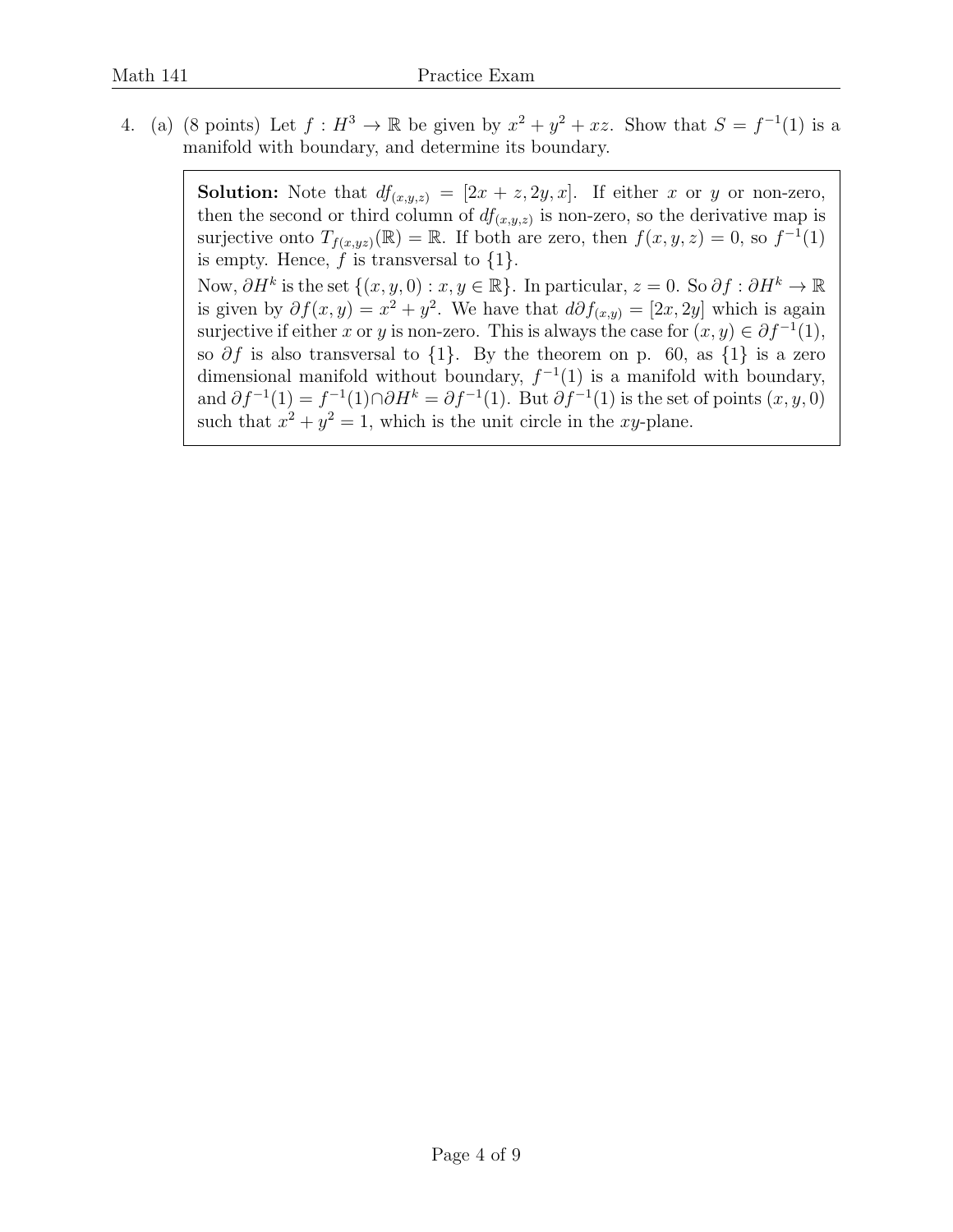(b) (6 points) Let f be as in the previous question. Let  $\mathbb R$  have the standard orientation, and  $H^3$  the standard orientation as a subset of  $\mathbb{R}^3$ . Then S can be given a pre-image orientation. Write explicitly a positive basis for  $T_x(S)$ , where  $x = (0, 1, 0)$ .

For your reference: If  $f: X \to Y$ ,  $Z \subset Y$ ,  $f(x) = y$  and  $f^{-1}(Z) = S$ , we define pre-image orientation using the conventions

$$
N_x(S, X) \oplus T_x(S) = T_x(Y)
$$
  

$$
df(N_x(S, X)) \oplus T_y(Z) = T_y(Y)
$$

**Solution:** Let  $x = (0, 1, 0)$ .  $T_x(S)$  is the kernel of  $df_x = (0, 2, 0)$ , this is spanned by  $e_1 = (1, 0, 0)$  and  $e_3 = (0, 0, 1)$ . The normal space  $N_x(S, X)$  is the span of  $e_2 = (0, 1, 0).$ Now  $df_x(e_2) = 2$ , which is positive in the standard orientation on R. Since  $T_{y}(\{1\})$  is empty, we don't need to worry about the second equation. The first equation says that, if  $e_2, v, w$  is a positive basis for  $T_x(H^3) = T_x(\mathbb{R}^3)$ , then v, w is a positive basis for  $T_x(S)$ . Since  $e_2, e_3, e_1$  is a positive basis because the determinant of  $\sqrt{ }$  $\overline{1}$ 0 1 0 0 0 1 1 0 0  $\setminus$ is 1, it follows that  $e_3, e_1$  is a positive basis for  $T_x(S)$ .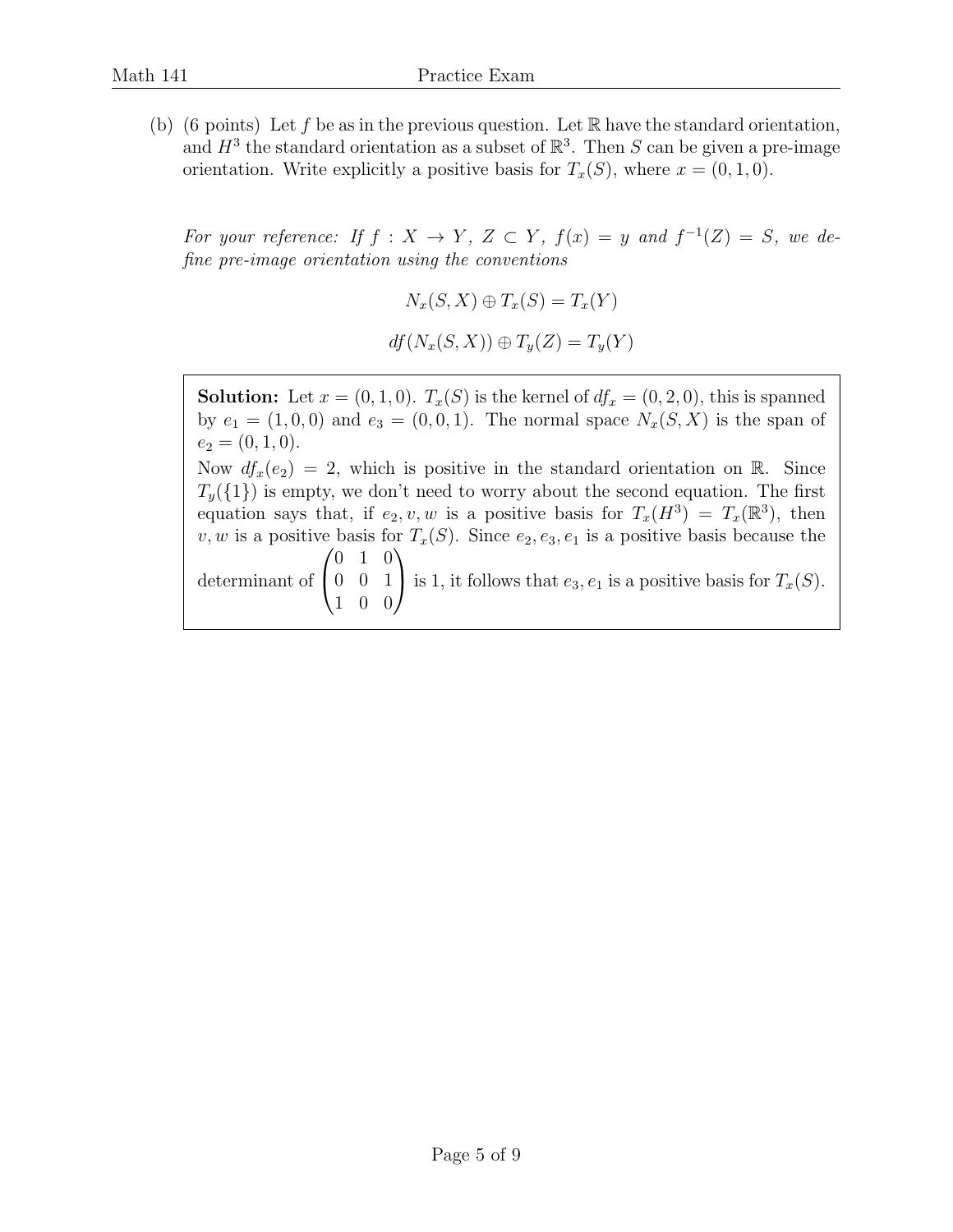5. (10 points) Show that  $\mathbb{R}^2$  and the cylinder  $S^1 \times \mathbb{R}$  are not diffeomorphic.

Solution: There are many ways to answer this question. Here is one possible approach by comparing intersection numbers:

Let X, Z be submanifolds of  $\mathbb{R}^2$ , with X diffeomorphic to  $S^1$  and Z closed. Then, since  $S^1$  has codimension 1 in  $\mathbb{R}^2$ , the Jordan-Brouwer separation theorem implies that  $S^1 = \partial W$  for some compact manifold with boundary W.

By the Boundary Theorem, then  $I_2(X, Z) = 0$  for any closed manifold Z.

Now fix  $p \in S^1$  and take  $X' = S^1 \times \{0\}$  and  $Z' = \{p\} \times \mathbb{R}$  to be submanifolds of the cylinder  $S^1 \times \mathbb{R}$ . It is easy to see that X' and Z' are transversal at their only intersection point  $(p, 0)$  since

$$
T_{(p,0)}(S^1 \times \mathbb{R}) = T_p(S^1) \times T_0(\mathbb{R})
$$

but we also have

$$
T_{(p,0)}(S^1 \times \{0\}) = T_p(S^1) \times \{0\}
$$
  

$$
T_{(p,0)}(\{p\} \times \mathbb{R}) = \{0\} \times T_0(\mathbb{R}).
$$

Hence,  $T_{(p,0)}(S^1 \times \mathbb{R}) = T_{(p,0)}(S^1 \times \{0\}) + T_{(p,0)}(\{p\} \times \mathbb{R}).$ 

As the transversal intersection contains one point,  $I_2(X', Z') = 1$ . But if  $f : S^1 \times$  $\mathbb{R} \to \mathbb{R}^2$  is a diffeomorphism, then by the lemma shown in class,  $I_2(f(X'), f(Z')) =$  $I_2(X', Z') = 1$ . As X' is diffeomorphic to  $S^1$ , so is  $f(X')$ . This contradicts our earlier statement by letting  $X = f(X')$  and  $Z = f(Z')$ . Hence, such a diffeomorphism f cannot exist.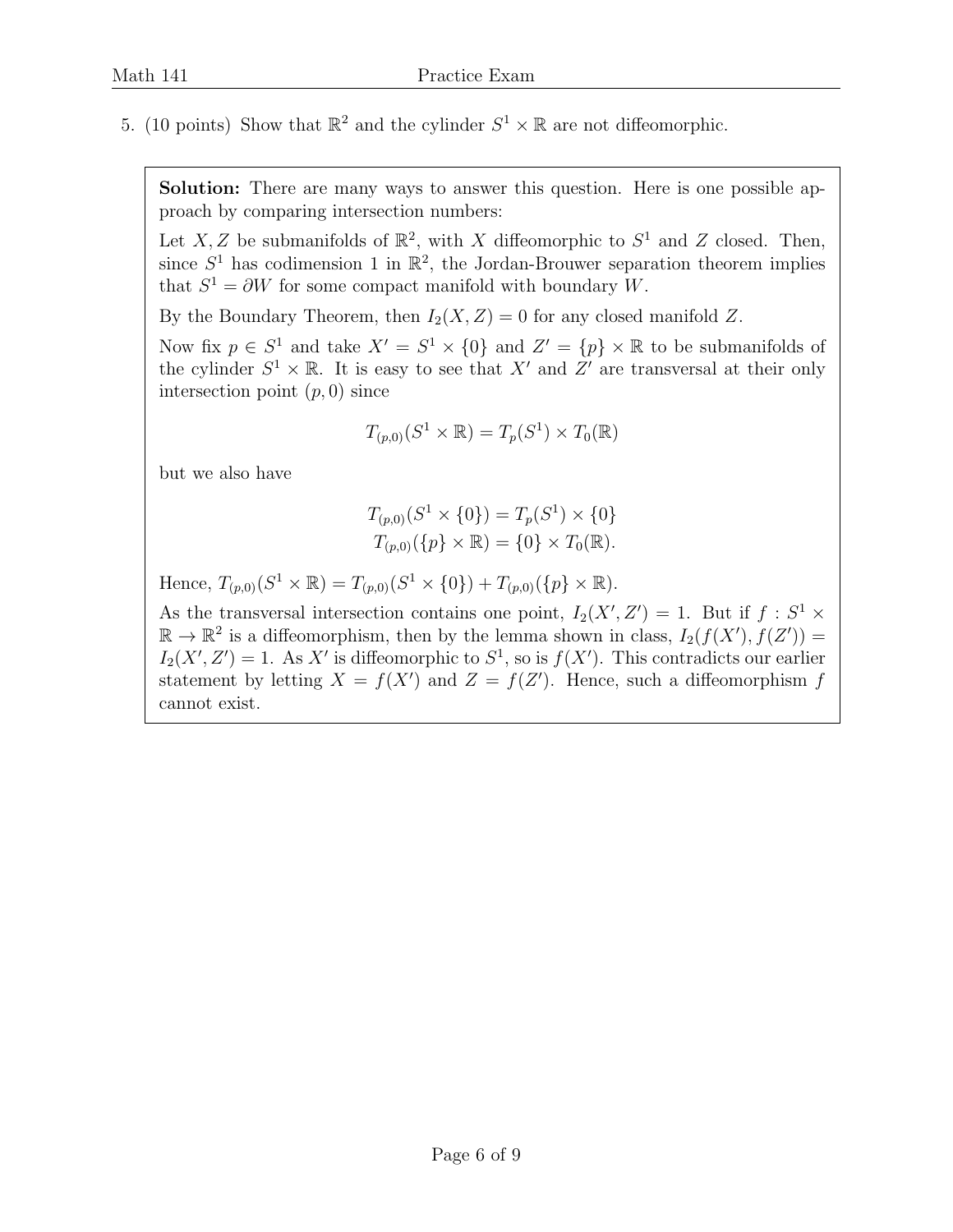6. (a) (10 points) Let  $\mathbb{R}_* = \mathbb{R} \setminus \{0\}$  denote the non-zero real numbers. Show that the function  $F: \mathbb{R}_* \times \mathbb{R}^3 \to \mathbb{R}^3$ , given by  $F(t, v) = p + tv$  where  $p \in \mathbb{R}^3$  is fixed, is a submersion.

> **Solution:** We can let  $p = (p_1, p_2, p_3)$  and  $v = (v_1, v_2, v_3)$ , so that  $F(t, v) =$  $F(t, v_1, v_2, v_3) = (p_1 + tv_1, p_2 + tv_2, p_3 + tv_3)$ . Then,

$$
dF_{(t,v)} = \begin{bmatrix} v_1 & t & 0 & 0 \\ v_2 & 0 & t & 0 \\ v_3 & 0 & 0 & t \end{bmatrix}.
$$

In particular, as  $t \neq 0$ , then  $dF_{(t,v)}$  is surjective, as the last three columns form a basis for  $\mathbb{R}^3$ .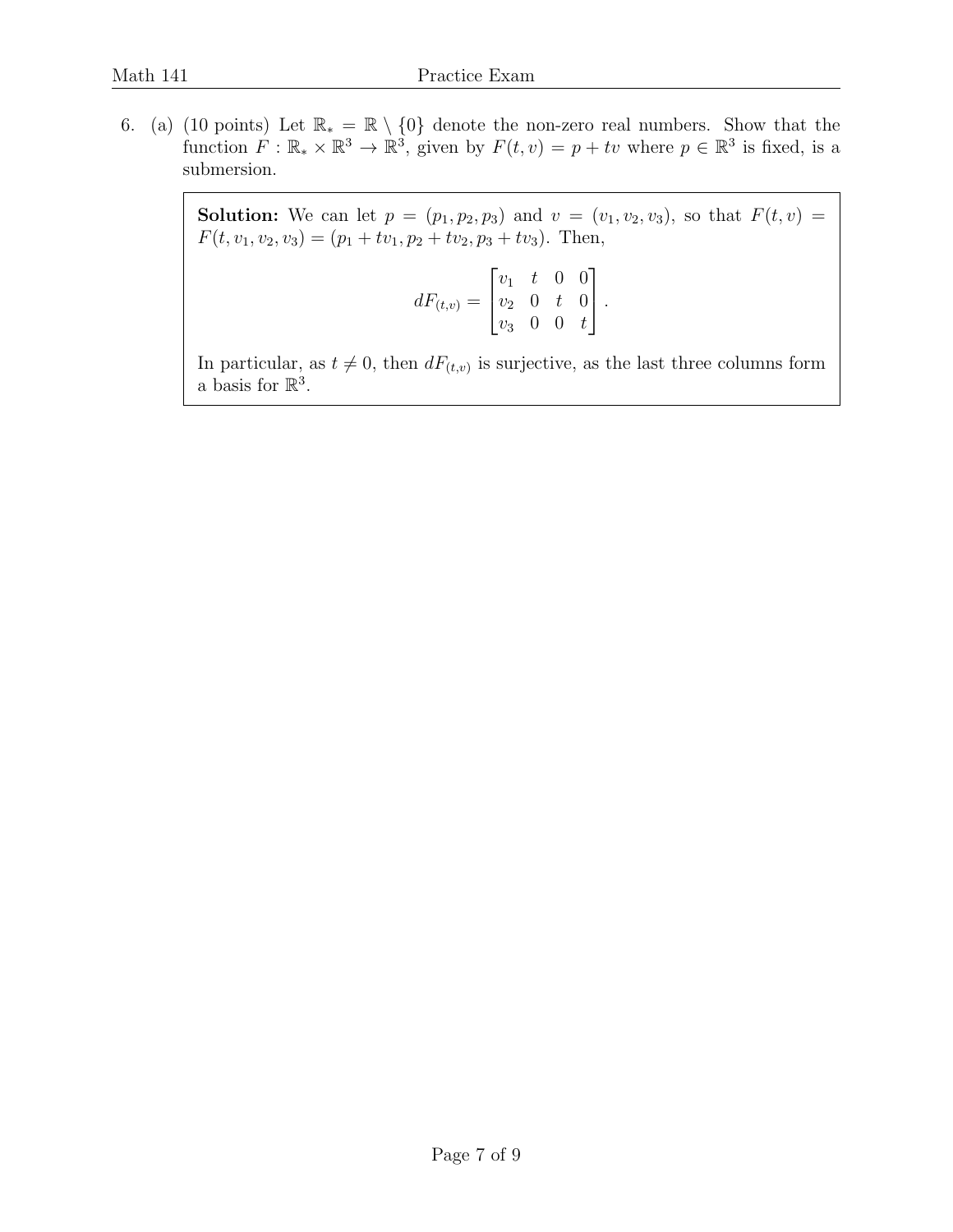(b) (10 points) Fix  $p \in \mathbb{R}^3 \setminus S^2$ . Show that almost every line through p intersects  $S^2 \subset \mathbb{R}^3$  transversally.

**Solution:** By part (a),  $F \uparrow Z$  for any submanifold  $Z \subset \mathbb{R}^3$ , as  $\text{Im} dF_{(t,v)} =$  $T_{F(t,v)}(\mathbb{R}^3)$ . By the transversality theorem, then  $f_v(t) = F(t, v)$  is transversal to Z for almost every  $v \in \mathbb{R}^3$ .

But  $f_v^{-1}(S^2)$  is precisely the set of points t such that  $f(t) = p + tv \in S^2$ , or in other words, the set of points at which the line  $l = \{p + tv : t \in \mathbb{R}\}\)$  intersects  $S^2$  (we can ignore  $t = 0$  since  $f(0) = p$  is not in  $S^2$  by assumption). But  $T_{p+tv}(l) = \text{span}v =$ Im  $d(f_v)_t$ , so this means exactly that  $l \bar{m} S^2$ , as desired.

So almost every line through  $p$  intersects  $S^2$  transversally.